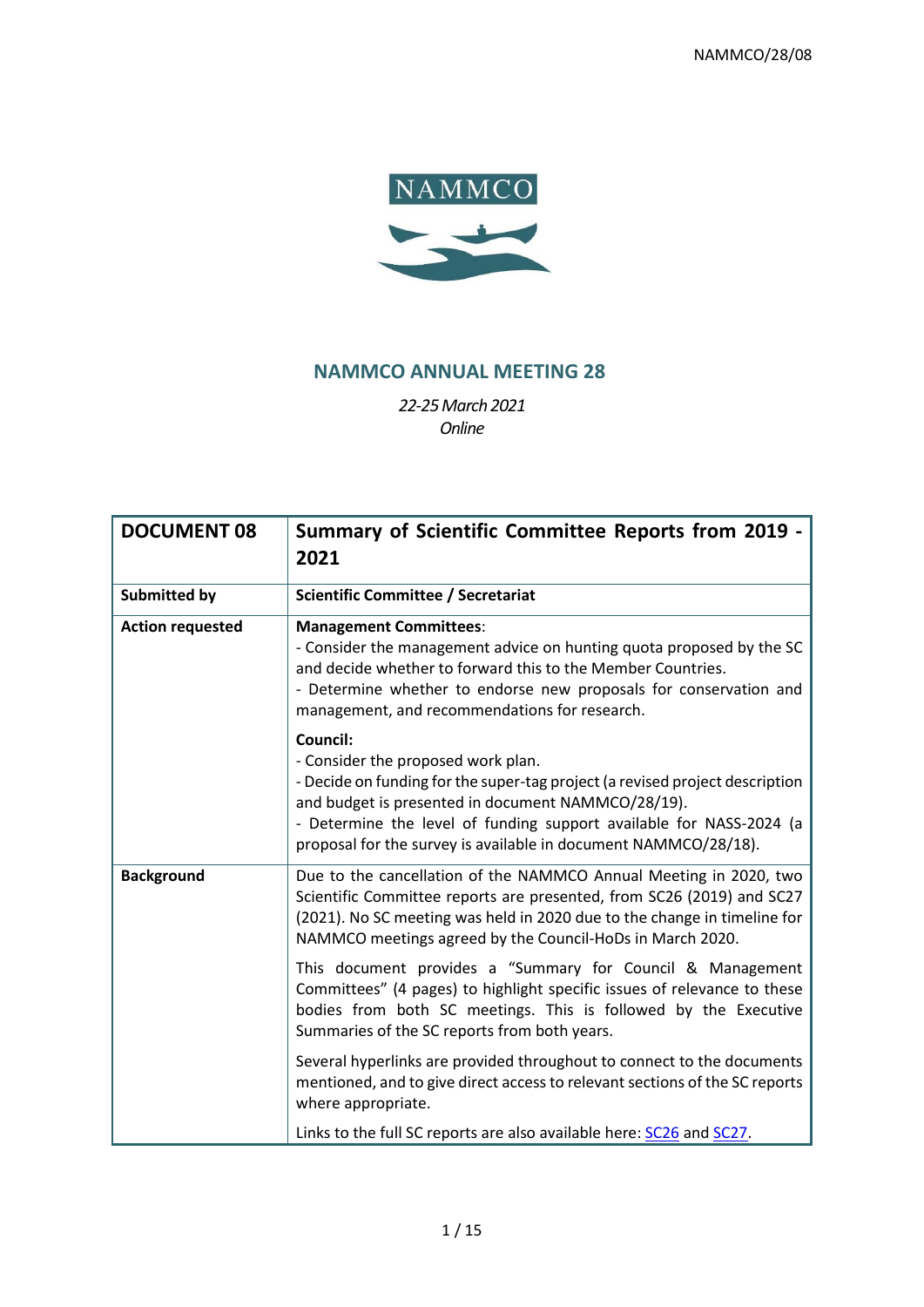## *SCIENTIFIC COMMITTEE REPORTS FROM 2019 & 2021:* **SUMMARY FOR COUNCIL & MANAGEMENT COMMITTEES**

The 26<sup>th</sup> meeting of the NAMMCO Scientific Committee (SC) was held in Tórshavn 29 October-1 November 2019 and the  $27<sup>th</sup>$  meeting online from 25–29 January 2021. Both were held under the chairmanship of Bjarni Mikkelsen (FO). This summary provides an overview of the most pertinent outcomes from both meetings for the NAMMCO Council and Management Committees. The Executive Summaries of the SC26 and SC27 reports are then provided for a general overview. Links to access the full reports and relevant sections of the reports are provided throughout this summary.

For this meeting, the Management Committees will need to decide on whether or not to endorse the SC proposals for conservation and management, including that on hunting quota.

#### **WORK PROCEDURES**

## *Management Areas and Sub-Areas of Relevance to NAMMCO*

SC27 reviewed and agreed on an overview of the regions/management areas and sub-areas of direct relevance to NAMMCO for all cetacean and pinniped species. This provides the basis required to develop additional overview information on management objectives and stock status.

## *Catch Data*

SC26 noted that a searchable online catch database was now available on the NAMMCO website and emphasised the importance of Member Countries notifying the Secretariat of any amendments in catch data to ensure that up to date information is always available. SC26 also answered request R-1.6.4, concluding that the best methods for collecting reliable information on struck and lost were: investments in good time series surveys, independent observer programs in selected hunts, and working with hunters to encourage reliable reporting.

## *Development of Management Advice*

Request R-1.6.6 from Council asked the SC to provide a review of the procedures used for generating management advice and the approach most suitable for each species. SC26 answered this request through a written review (available in [section 5.7 of the SC26 report\)](https://nammco.no/wp-content/uploads/2017/01/final-report_sc26-2019_rev230120.pdf#page=22). This review describes the difference between stock assessments and management procedures, outlining key methods of each. The SC noted that the management advice provided by the NAMMCO SC is currently based on a suite of management procedures and assessment models developed and tuned to the knowledge available. The SC agreed that it was appropriate to continue using existing management procedures (e.g., the RMP and AWMP) for those species where they have been implemented. For all other species, it recommended the continued use of stock assessment approaches using population dynamics models for generating advice on sustainable harvest levels.

## **WORKING GROUP (WG) MEETING**

In 2019, WG meetings were held (full reports hyperlinked) on: Harbour Porpoise [\(HPWG\)](https://nammco.no/wp-content/uploads/2019/02/final-report_hpwg-2019.pdf), Narwhal in East Greenland [\(NEGWG\)](https://nammco.no/wp-content/uploads/2019/11/final-report_negwg-2019.pdf), Harp and Hooded Seals [\(WGHARP\)](https://nammco.no/wp-content/uploads/2019/11/final-report_wgharp-2019.pdf) and Abundance Estimates [\(AEWG\)](https://nammco.no/wp-content/uploads/2019/11/final-report_aewg-20192.pdf). The reports from these WGs were reviewed by SC26 in 2019. Over the course of 2020 & 2021, meetings were held by the By-catch WG [\(BYCWG\)](https://nammco.no/wp-content/uploads/2017/01/report_bycwg_2020.pdf), the Coastal Seals WG [\(CSWG\)](https://nammco.no/wp-content/uploads/2019/02/final-report_cswg_2021.pdf), and the NAMMCO-JCNB Joint Working Group on Narwhal and Beluga (JWG) (withheld from public release until reviewed by the JCNB). The reports from the WGs held in 2020 and 2021 were reviewed by SC27.

#### **INTERNATIONAL WORKSHOPS**

A joint NAMMCO-IMR international workshop on the status of harbour porpoise in the North Atlantic was held in 2018. A [report](https://nammco.no/wp-content/uploads/2020/03/final-report_hpws_2018_rev2020.pdf) from this workshop was reviewed by SC26 and has now been published. A joint NAMMCO-ICES international workshop on seal modelling was held in 2020 and reviewed by SC27. A report from this meeting is currently available in draft form and will be published in 2021.

#### **MANAGEMENT ADVICE ON HUNTING QUOTA**

The SC has recommended the following management advice regarding hunting quota: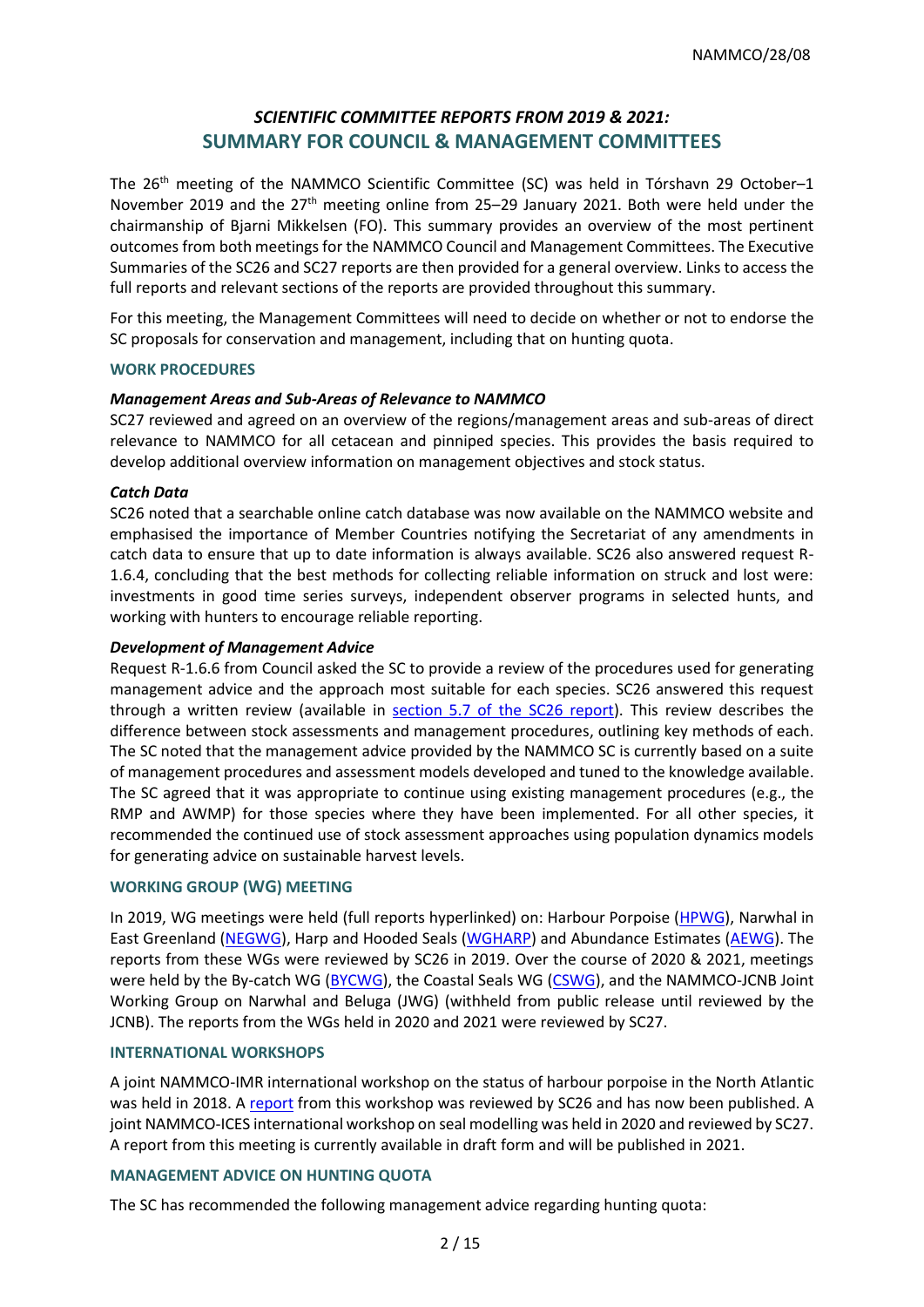**Harp seals:** The current assessment model provided a poor fit to available data so a conservative PBR approach was applied. On the basis of this, SC26 recommended an upper limit for removals for the White Sea/Barents Sea stock of 21,172 seals, and 11,548 seals for the Greenland Sea stock*.* 

*See section 8.1.2 from page 29 [of the SC26 report](https://nammco.no/wp-content/uploads/2017/01/final-report_sc26-2019_rev230120.pdf#page=35) for further information on the assessment.* 

**Hooded seals:** For the Greenland Sea stock, SC26 recommended that there be no commercial catch but that scientific and subsistence hunting may continue.

*See section 8.2.2 from page 31 [of the SC26 report](https://nammco.no/wp-content/uploads/2017/01/final-report_sc26-2019_rev230120.pdf#page=38f) for further information on the assessment.* 

**Beluga:** For the North Water stock (north of Cape York), SC27 recommended an annual landed catch of no more than 37 individuals north of Cape York. For the West Greenland stock (south of Cape York and north of 65°), SC27 recommended an annual landed catch of no more than 265 individuals. The SC also reiterated its recommendations that there be seasonal closures and no hunt south of 65˚.

*See section 3.2 and the assessment of beluga from [page 18 of the SC27](https://nammco.no/wp-content/uploads/2017/01/final_report_sc27_2021.pdf#page=18) report for further information.* 

**Narwhal in East Greenland***:* SC26 recommended that there be an immediate reduction to 0 catches in all three management areas of East Greenland (i.e., Ittoqqortormiit, Kangerlussuaq, and Tasiilaq), at least until a new abundance estimate is generated.

*See section 9.5.2 from page 40 [of the SC26](https://nammco.no/wp-content/uploads/2017/01/final-report_sc26-2019_rev230120.pdf#page=47) report for further information on the assessment, and section 7.5.1 from [page 34 of the SC27 report](https://nammco.no/wp-content/uploads/2017/01/final_report_sc27_2021.pdf#page=34) for updated information on current hunt quota and a reiteration of concern.* 

**Harbour porpoise:** For West Greenland, SC26 endorsed a recommended annual catch (animals reported landed) of no more than 1,869 harbour porpoises. Given the demonstrated importance of reliable and complete reporting of removals, it also strongly recommended that Greenland work to eliminate underreporting and validate catch statistics.

*See section 9.11.4 from [page 50 of the SC26 report](https://nammco.no/wp-content/uploads/2017/01/final-report_sc26-2019_rev230120.pdf#page=57) for further information on the assessment.*

#### **ABUNDANCE ESTIMATES**

SC27 noted that all the abundance estimates able to be generated from previous NASS have now been completed and published, finalising data analysis from 30 years of survey efforts. SC26 endorsed new estimates for fin, humpback, sei, bottlenose, killer whales, dolphins and harbour porpoise, while SC27 endorsed new estimates for killer whales and bottlenose whales. An overview of the best available abundance estimates for all species and areas has been published as a [technical note in Volume 11 of](https://septentrio.uit.no/index.php/NAMMCOSP/article/view/5732)  [the NAMMCO Scientific Publications series,](https://septentrio.uit.no/index.php/NAMMCOSP/article/view/5732) while an overview of all endorsed abundance estimates (including those now superseded) is available as [a living document on the NAMMCO website.](https://nammco.no/topics/abundance_estimates_reports/)

## **NASS SURVEY**

SC27 agreed that 2024 was the most appropriate year for the next coordinated survey in the NASS and a proposal has been submitted to the FAC for consideration at CN28 (document NAMMCO/28/18).

#### **FUTURE WORK PLANS**

SC27 agreed to the following work plan for the coming years:

| 2021                        | 2022                     | 2023                   |  |
|-----------------------------|--------------------------|------------------------|--|
| <b>Working Groups:</b>      | <b>Working Groups:</b>   | <b>Working Groups:</b> |  |
| - Narwhal in East Greenland | - Bearded Seal           | - Harp & Hooded Seals  |  |
| - NAMMCO-JCNB JWG on        | - Ringed Seal            | - Dolphins             |  |
| Narwhal and Beluga          | - Harbour Porpoise       |                        |  |
| - By-catch                  | - Coastal Seals          |                        |  |
| Other:                      | - Pilot Whale            |                        |  |
| - NASS Planning (online)    | Other:                   |                        |  |
| - Harp & Hooded Seals       | - Harp & Hooded Seals    |                        |  |
| Benchmark kickoff (online)  | <b>Benchmark Meeting</b> |                        |  |

Although not officially noted in the SC27 workplan, it can be expected that the NASS planning work will continue, and increase, through 2022 and 2023.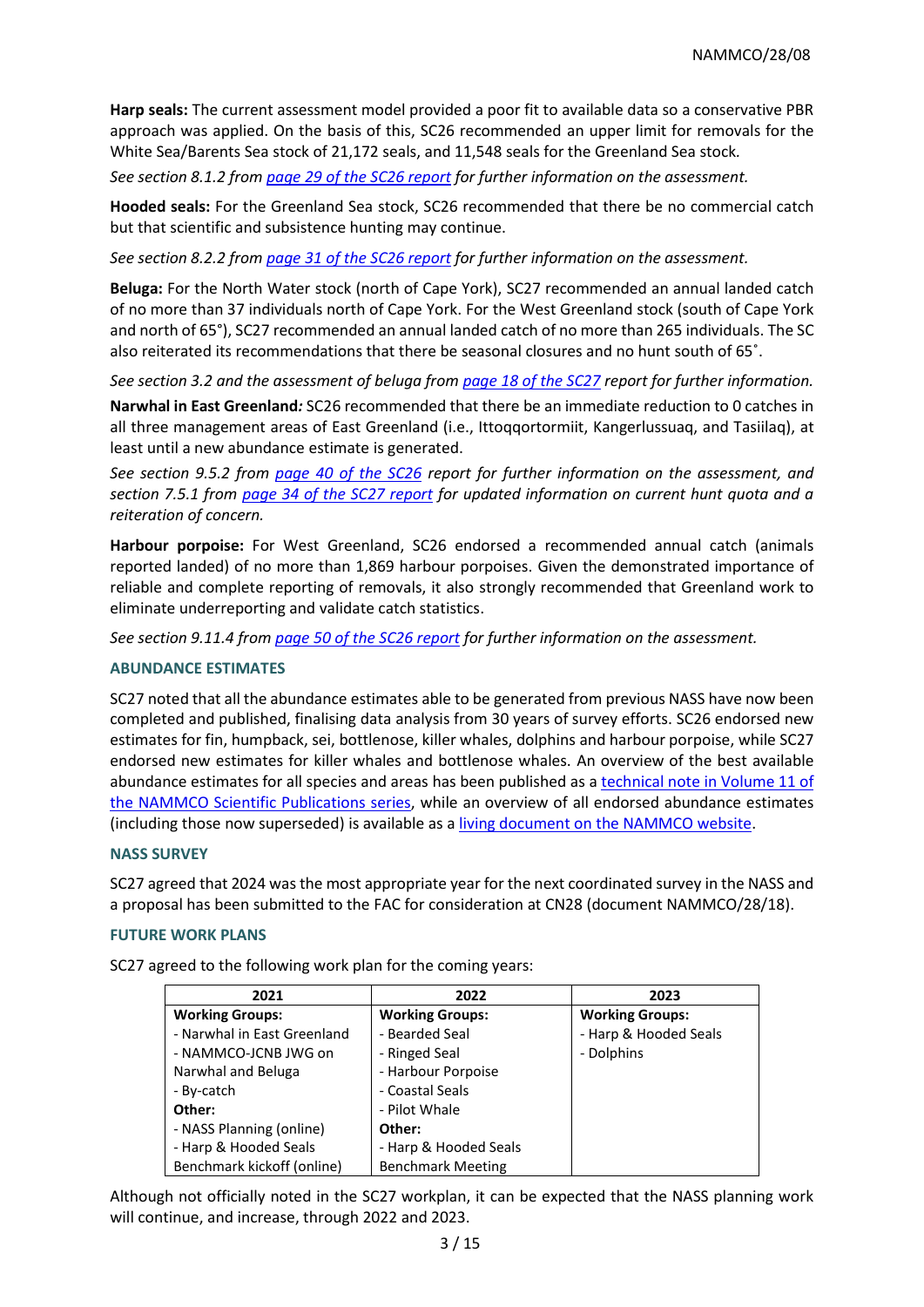Following SC27, the SC submitted a revised project description for the proposed collaborative project "Satellite tracking - A tool for cetacean research in the North Atlantic" (*the super-tag project*) for consideration by the Finance and Administration Committee (document NAMMCO/28/19). If funded, work on this project will also be carried out in 2021, 2022, and 2023.

## **NEW PROPOSALS FOR CONSERVATION AND MANAGEMENT & RECOMMENDATIONS FOR RESEARCH**

A complete overview of SC proposals for conservation and management, and recommendations for research with implications for management or financial implications for the Commission, is available in meeting document NAMMCO/28/MC05. In that document, new proposals and recommendations for endorsement at CN28 are highlighted in green. These new proposals and recommendations from SC26 and SC27 have been extracted and reiterated below. Proposals for conservation and management related to hunting quota have already been highlighted above.

## **General Procedures**

*- The NAMMCO Secretariat be informed of any and all revisions of catch statistics taking place at a national level (e.g., revisions of historical data or revisions after submission of national progress reports).*

*- Member Countries validate all data (direct catch, by-catch or other) before submission to formal databases and repositories.*

*- NAMMCO develop a principle-based approach to harvest advice for small stocks.* 

*- Management Committees make clear their position on the desirability of having open data archiving for survey data to inform the NAMMCO Scientific Publications data policy.* 

## **Environmental/Ecosystem Issues**

*- Member Countries ensure the availability of relevant information from seismic surveys to allow for proper sound estimation to meet research and management needs.* 

*- An expert workshop be held to review the impacts of noise disturbance on hunted populations of narwhals, belugas, walrus and seals from shipping connected to the Baffinland mine.*

## **By-catch**

*- Since self-reporting is an insufficient basis for quantifying by-catch, additional sources of information (e.g., independent observation) should always be sought.*

*- Improving species identification of by-caught seals (e.g. through jaw or flipper collection, DNA analysis and/or photographs) was reiterated.* 

## **Harbour seals**

*- The Commission discuss the proposal that all catch statistics for harbour seals in Greenland be removed from the NAMMCO website due to known errors and a lack of validation.*

*- Greenland enhance efforts to identify new breeding and moulting sites for harbour seals (particularly in West Greenland) using most feasible methods in the different areas.* 

*- Norway complete the collection and analysis of DNA samples from harbour seal pups to help determine stock structure and propose more scientifically based management units.*

## **Harp seals**

*- New aerial surveys of harp seal pups in the Greenland Sea be carried out in 2022.* 

*- Norway continue its efforts to obtain reproductive samples, particularly in years when an aerial survey is completed.*

## **Hooded seals**

*- New aerial surveys of hooded seal pups in the Greenland Sea be carried out in 2022.*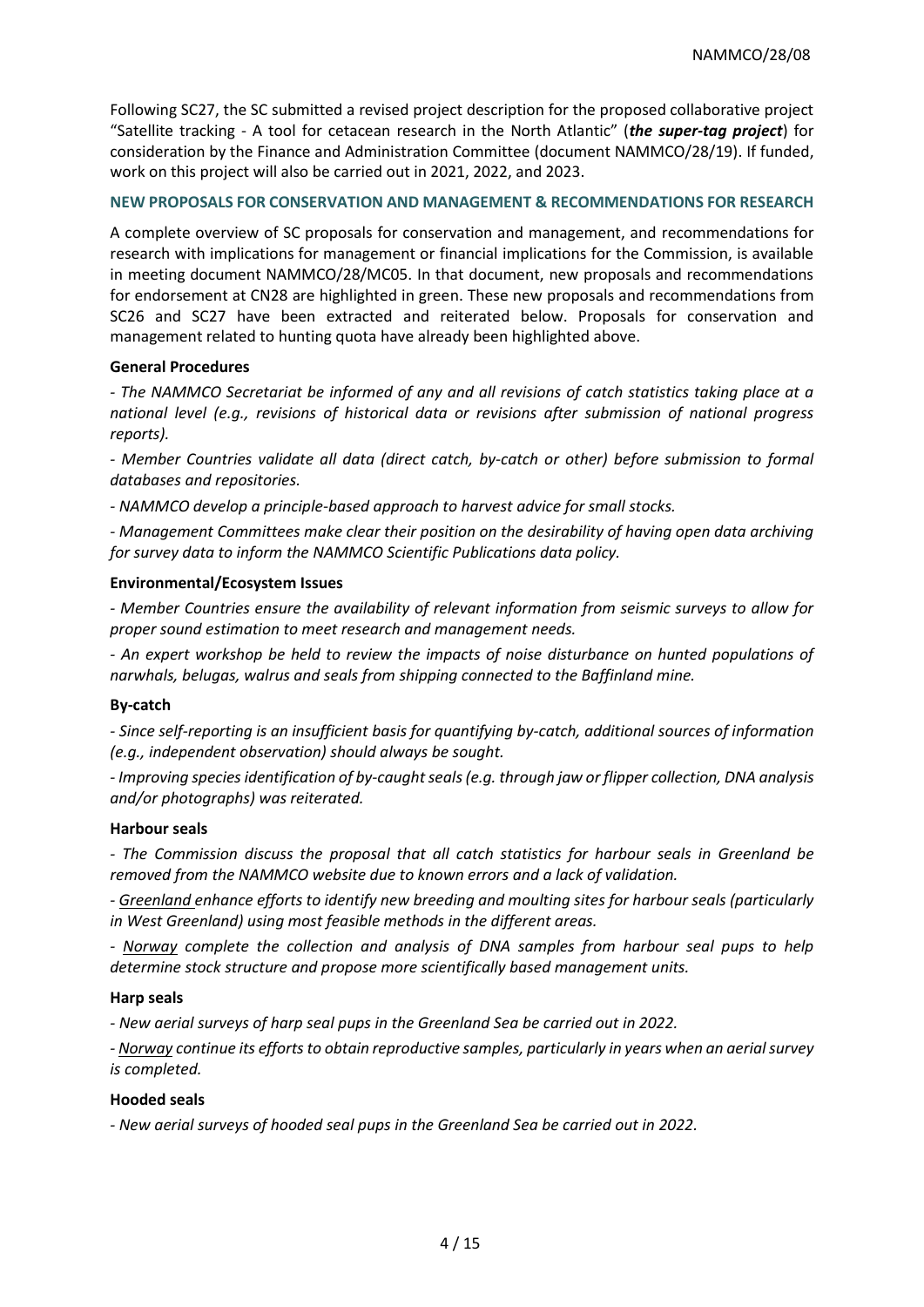## **Walrus**

*- Greenland monitor the presence of walrus in Wolstenholme fjord for impacts from shipping and industrial activity and catch levels adjusted if needed.*

## **Beluga**

*- New surveys for beluga be carried out in Somerset Island in the summer and West Greenland in the winter.*

*- Hold a half day workshop (in connection with a JWG meeting) to exchange information on effective tagging practices for belugas.*

## **Narwhal**

*- A new meeting of the Ad hoc Working Group for Narwhal in East Greenland be held in 2021 to review the latest data and update the assessment.*

*- Abundance estimates in East Greenland be reviewed by the JCNB at the next JWG.*

## *Greenland*

*- Include information on body length in reports of any landed animals*

*- Investigate ways to improve reporting of user observations to inform future assessments.* 

*- Recognise and include the negative impact of climate change on narwhals in management decisionmaking on all stocks.* 

*- Hunters receive payment for assisting scientific research to clarify stock structure and abundance.*

## **Dolphins**

*- Greenland develop a way to distinguish between white-sided and white-beaked dolphins in reporting.*

## **Harbour Porpoise**

*- All assessment areas provide samples to support a multidimensional investigation into population structure and stock identity and allow for all datasets to be merged into a common analysis.* 

*- New surveys for harbour porpoises be carried out in NAMMCO areas, and particularly off Iceland since the last dedicated survey there was now over 12 years old.*

*- Greenland work to eliminate underreporting and validate the catch statistics for harbour porpoises.*

*- Greenland conduct follow up research to investigate how widespread underreporting of catches is in the Piniarneq system.*

*- Greenland support the research required to establish a West Greenland sub-population and take the case forward within the IUCN.*

*- Greenland ask hunters in East Greenland to provide samples to scientists when harbour porpoises are caught.* 

*- Iceland and Norway carry out tagging and tracking studies to help answer questions about stock identity and the appropriate management units.* 

*- Norway expand its reference fleet as part of an effort to obtain more reliable by-catch estimates.*

*- Faroe Islands work to obtain reliable removals data, update abundance survey and conduct tagging studies to provide the information required to perform an assessment.*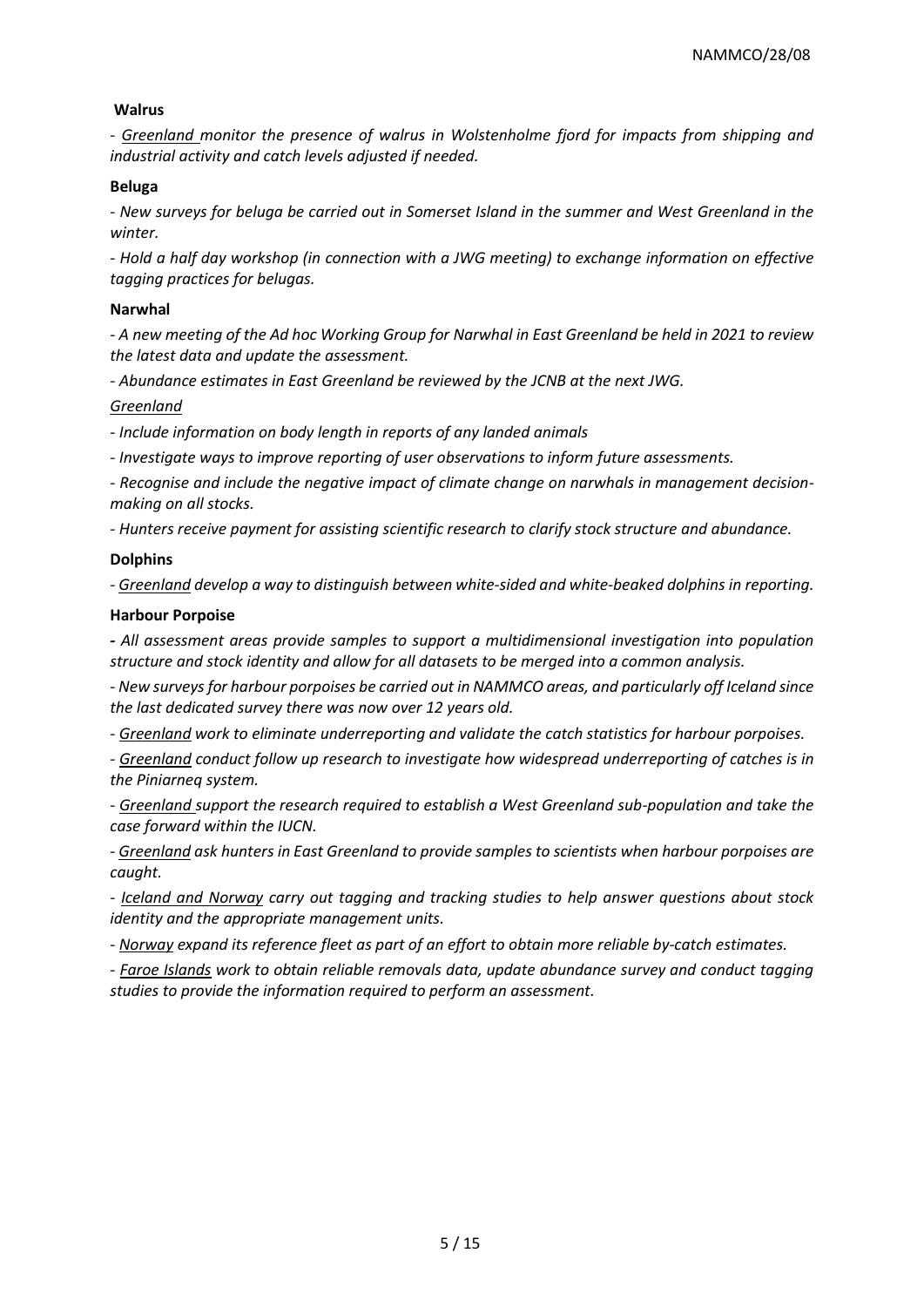# **EXECUTIVE SUMMARY - SC27 REPORT (2021)**

The 27th meeting of the NAMMCO Scientific Committee (SC27) was held online 25–29 January 2021. It was chaired by Bjarni Mikkelsen and included observers from Japan, Russia and Makivik corporation.

#### **WELCOME & OPENING REMARKS**

The Chair welcomed participants and observers to the meeting and noted that due to the pandemic, no meeting of the SC or the NAMMCO Council (CN) had been held in 2020. The reports of both SC27 and SC26 will therefore be reviewed by the NAMMCO Management Committees at the next CN meeting (CN28), scheduled for March 2021.

## **WORK PROCEDURES & ORGANISATIONAL UPDATES**

*Updates from Council:* The SC was informed that a new time schedule for NAMMCO meetings had been agreed and that the SC meeting would take place early in the year, at least 2 months before the CN meeting. Furthermore, according to revised rules of procedure documents for all NAMMCO meetings now needed to be delivered 2 weeks in advance.

*Updates from NAMMCO Scientific Publications:* Volume 11 is now complete, which finalises all analyses from the North Atlantic Survey Series (NASS). There is now an open call for Volume 12 ready for circulation amongst relevant networks.

*Review of NAMMCO Management Areas:* The SC reviewed and agreed upon tabular overviews of the sub-areas the SC uses in its management advice for pinnipeds and cetaceans.

*Review of Abundance Estimates Overview:* New overview documents for all abundance estimates produced and endorsed within NAMMCO were presented. The SC agreed that estimates endorsed by the SC, which are then revised before being published in the scientific literature should be reviewed in their final form by the abundance estimates working group (AEWG) and the SC for approval, following the same procedure as for new estimates.

*Review of NAMMCO website:* The SC quality controlled the information provided on the NAMMCO website for the minke whale, pilot whale, harbour seal and walrus. Revisions and updates were provided as necessary and the text endorsed.

*Collaboration within the SC:* The SC established a sub-group to update the collaborative 'super-tag' project description, including the in-kind contributions from all member countries. The revised description will be submitted for consideration at CN28 and the SC agreed that non-NAMMCO countries were welcome to join as project partners.

#### **WORKING GROUP (WG) & WORKSHOP REPORTS**

*By-catch Working Group (BYCWG):* Online meeting 28 May 2020.

Estimates for by-catch of marine mammals in Icelandic lumpsucker gillnets were reviewed. The SC *endorsed* the stratified estimates and *recommended* the estimates with stratification by management area for use in assessments. Revised estimates for harbour and grey seal by-catch in Norwegian coastal commercial fisheries were also reviewed but not endorsed for use in their current form. Given that the estimates were approaching levels similar to direct catch in some cases, the SC *agreed* that it was crucial that by-catch be included in the upcoming assessments of coastal seals. Noting that generating reliable estimates was challenged by ongoing problems with accurate identification of by-caught seals in Norway and Iceland, the SC *reiterated the recommendation* that this be improved, e.g., through jaw or flipper collection, DNA analysis, and/or photographs. The limitations and lack of reliability of selfreporting for estimating by-catch were again underlined and the SC *endorsed* the BYCWG recommendation that additional sources of information always be sought. The SC also *recommended* that the BYCWG provide to the next SC meeting an update on the effectiveness of video monitoring systems (being trialed in Norway and in use elsewhere), together with an update on the use of pingers as a by-catch mitigation measure. Following a discussion within BYCWG on a corrigendum to the bycatch reported in the Faroe Islands between 2013–2018, the SC *recommended* that data from all member countries on both catch and by-catch be validated before submission to formal databases and repositories. The SC *endorsed* all the recommendations for research from the BYCWG. The SC also agreed with the proposal of the WG to continue fulfilling its ToRs by reviewing the extent of all fisheries and associated by-catch risks. The next meeting of the BYCWG is planned for 2021.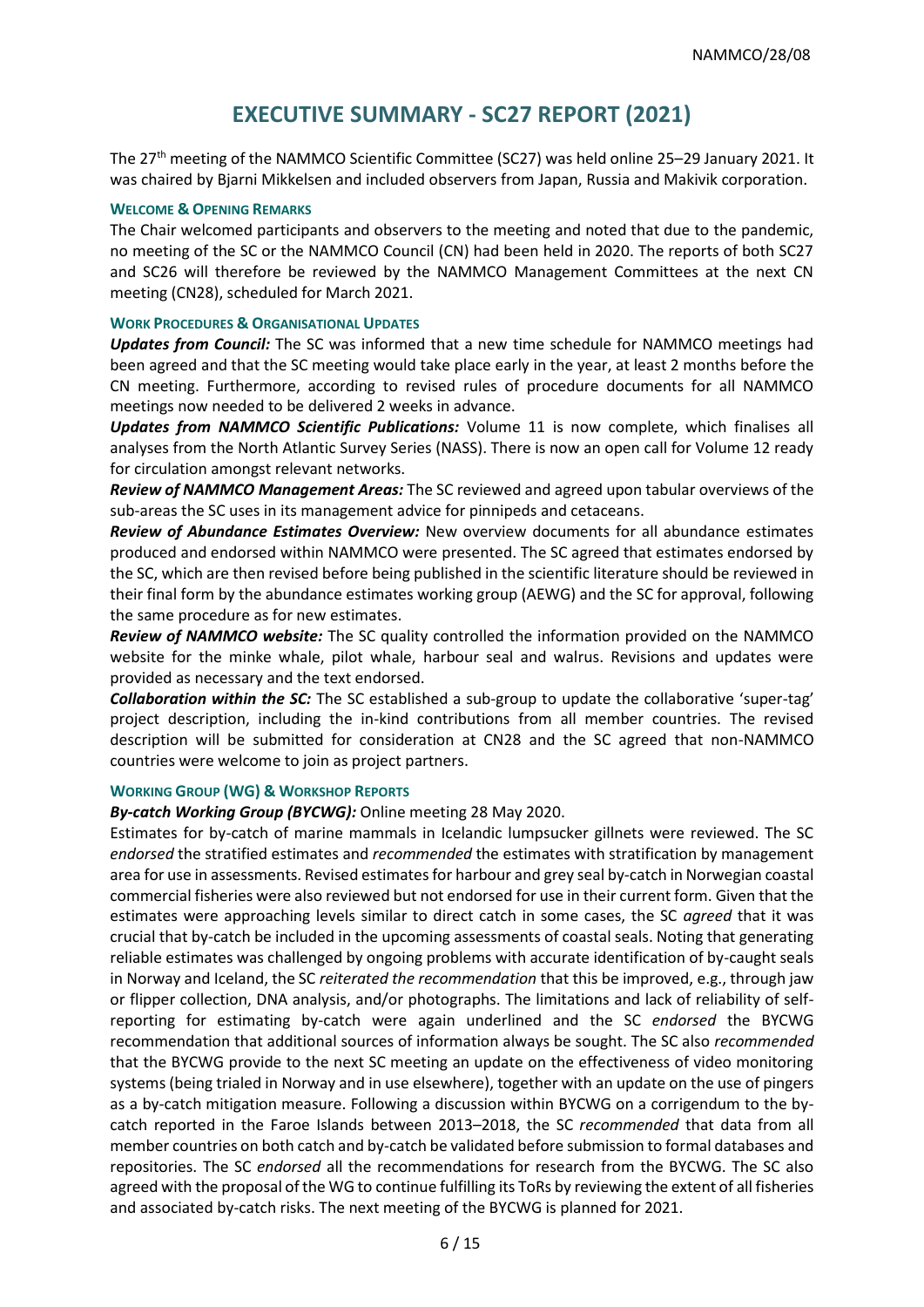## *NAMMCO-JCNB Joint Working Group (JWG):* Online meeting 26–30 June 2020.

*Narwhal:* No management advice was given for narwhals at the JWG meeting because the West Greenland abundance estimates and correction factors required a more focused review. Updating the metapopulation and allocation model could therefore not be finalised during the meeting. A quantitative subgroup (QSG) was established to work intersessionally on this review and its advice will be reported at the next meeting of the JWG in autumn 2021. The JWG was informed that preliminary results from ongoing genetic analyses indicate three main populations (West Greenland-Eastern Canada, East Greenland and North-East Greenland-Svalbard) and a possible genetic distinction in East Greenland between narwhals that summer in Scoresby Sound and those that enter in the spring. Information from satellite tracking in Eclipse Sound also indicate that some narwhals are visiting two summering grounds. A new abundance estimate for Eclipse Sound (12,039; 95% CI: 7,768–18,660) was *endorsed* for use in assessment, however the estimates from an aerial survey performed by Golder Associates Ltd. for Baffinland Iron Mines Corporation required further discussion. For Melville Bay and Inglefield Bredning, it was agreed that the choice of models and correction factors required more discussion within the QSG before they could be accepted. A significant decline in the area of narwhal sightings in Melville Bay was noted as indicating a possible population decline. Updated catch statistics were presented and accepted, with the JWG highlighting that the level of hunting in the Melville Bay Nature Reserve had increased. To assist determinations of maturity, the SC *endorsed* the JWG recommendation that hunter reports include the body length of the animal.

*Beluga:* The JWG was informed that ongoing genetic analysis preliminarily indicates at least 5 genetically distinct groups in the western Atlantic, with finer level structuring possible in some groups. A new abundance estimate for the eastern part of the North Water from the aerial survey in April 2018 (2,063; 95% CI: 513–8289) was *endorsed* for use in assessments, as well as catch statistics from Greenland and Nunavut. Following a precautionary approach and a request from Greenland, the JWG performed an assessment of beluga in the North Water as a separate stock. The placement of a border at Cape York to separate the West Greenland and North Water stocks was deemed most reasonable based on the available evidence from satellite tracking, timing of catches, and genetic data. The population assessment for West Greenland was updated and a new assessment developed for the North Water. *Management Advice-West Greenland:* To maintain a 70% probability for population increase, an annual landed catch of no more than 265 individuals south of Cape York and north of 65° was recommended. *Management Advice-North Water:* To maintain a 70% probability for population increase, an annual landed catch of no more than 37 individuals north of Cape York was recommended. The SC *endorsed* all the recommendations for research and conservation and management from the JWG and *reiterated its recommendations* that there be seasonal closures and no hunt south of 65˚.

#### *Coastal Seals Working Group (CSWG):* Online meeting 1 January 2021.

Iceland was unable to attend the meeting, so the focus was on reviewing status updates in other member countries.

*Harbour seals:* In Norway, the survey cycle will be completed in 2021 when the remaining areas in Finnmark will be covered and a full population assessment will then be performed. From 2016–2020, harbour seals were counted at haul-out sites from the Swedish border to Troms, resulting in a total minimum count of 5,579. This represented a decrease from 6,383 in the same area during the 2011– 2015 survey cycle. The largest drop was in Troms and Nordland, with an increase in the Norwegian Skagerrak.

In Greenland, three populations are recognized and monitored. One of them (the population in Kangerlussuaq) is critically endangered while the populations around Majorariaq and Qeqertat are small (likely less than 100 seals each) but show signs of increase. Most of the southeast coast, and some glacier fjords and river systems on the west coast, could potentially host undiscovered population and the SC *endorsed* the recommendation that it was important to further investigate this. The SC also *endorsed* the CSWG recommendation that due to significant errors in the historical catch statistics on harbour seals in Greenland (likely due to inaccurate reporting on the species caught), NAMMCO should consider removing this information from its website.

*Grey seals:* In Norway, the total number of grey seals was estimated to be 3,850 animals in 2016 (95% CI: 3,504–4,196), which was down from 7,120 (95% CI: 5,710–8,540) in 2011. Surveys in Trøndelag and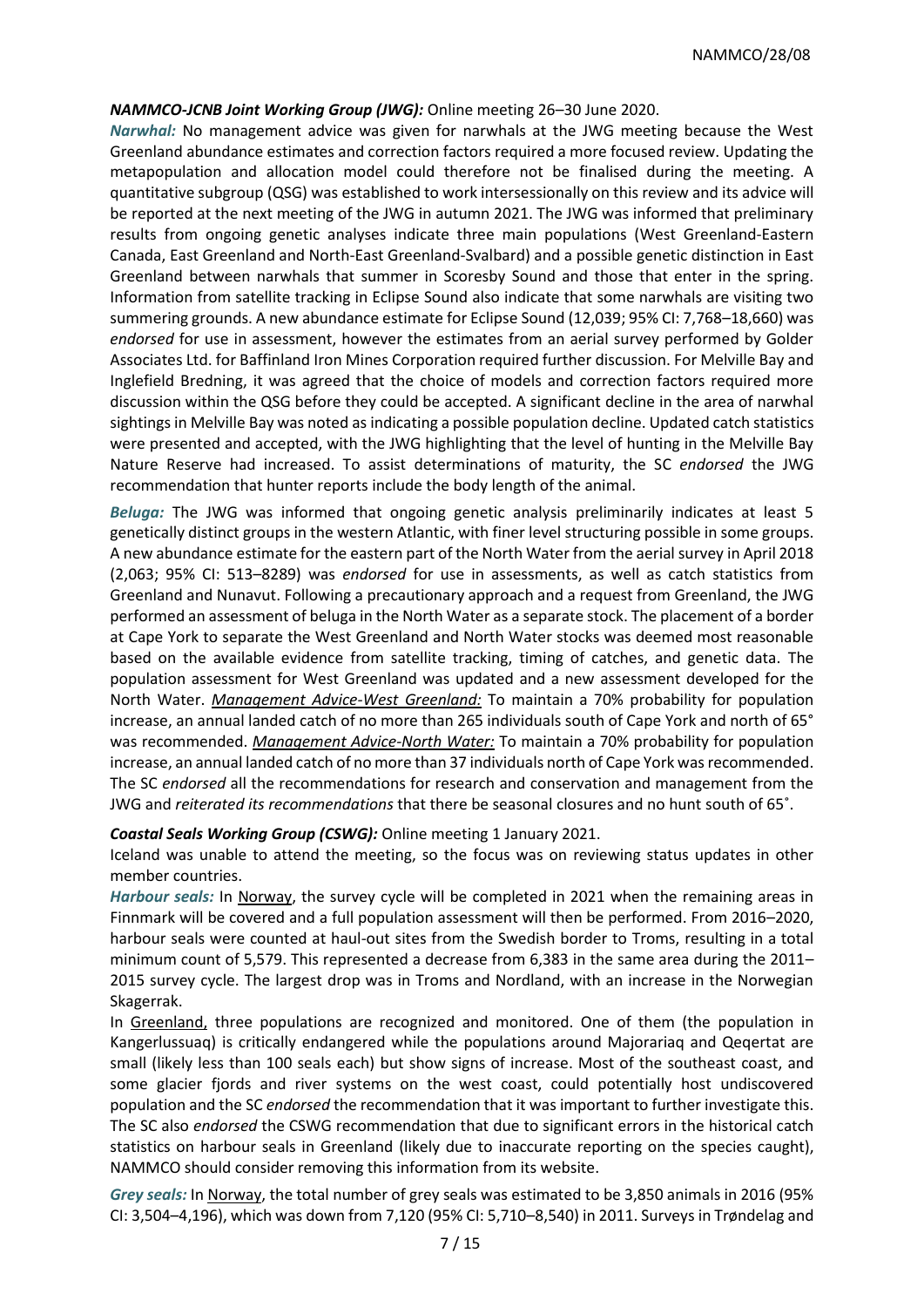the southern part of Nordland in 2014 and northern Nordland (including Lofoten) in 2015 showed a significant decrease in pup production. A small reduction was also observed in Troms in 2016. Pup production in Trøndelag and along the mainland coast in Nordland remained at the same low level in 2018, while pup production in Lofoten (Nordland) had almost doubled in 2020 compared to 2015. The Faroe Islands counted grey seals at haul-out sites during 2018 and 2019, which yielded a minimum count of 550 animals. More accurate estimates will be generated through tracking data, with two animals tagged in 2020 and plans to increase this up to 10 seals. There are also plans to monitor haulout and breeding sites by camera to enable comparison with survey data. The level of kill around fish farms levels has steadily declined over the last 10 years (from as high as 200 animals/year to near zero), which the SC agreed should allow the population to recover. The SC noted that killing seals at fish farms is now banned in all member countries. It *endorsed* all of the recommendations for research from the CSWG as well as the recommendation that assessments be performed as soon as the necessary data becomes available. It also *agreed* that developing biologically relevant management units, rather than using county borders in Norway, was important. The next meeting of the CSWG is planned for 2022.

*NAMMCO-ICES Joint Workshop on Seal Modelling (WKSEALS):* Online meeting 4-6 November 2020. At the 2019 meeting of the ICES/NAFO/NAMMCO working group on harp and hooded seals (WGHARP), the assessment model used for the NE Atlantic was not able to reproduce observed trends in pup production and could not generate reliable future projections for management advice. To improve the model for future assessments, WGHARP recommended that an expert workshop be held, followed by a full ICES benchmark process. WKSEALS brought together experts on seal population modelling from across the North Atlantic. It focused on harp, hooded and grey seals, for which assessments are all based on estimates of pup production and models that use some form of age-structured population dynamics. The workshop compared the approaches used across species and regions and performed pilot modelling experiments to explore potential solutions to the identified problems. Based on this work, WKSEALS recommended various ways to improve the model used for NE Atlantic populations of harp and hooded seals (e.g., through data and model exchange, reassessing late term abortions, and modifying model structure to include interannual variations in mortality, density dependence on vital rates, and environmental co-variate data). All recommendations from WKSEALS were *endorsed* by the SC. These recommendations for will be further explored and implemented over the coming year, with the results to be used as inputs to the benchmark process in 2022 and WGHARP in 2023.

#### **ECOSYSTEM ISSUES**

*Marine Mammal-Fisheries Interactions:* Updates on recently published research included work on harp and ringed seal diets and determining the trophic position of predators such as these in food web structures. It also included new analyses indicating that harbour seals are not in serious direct competition with local fisheries along the Norwegian coast and that predation by seals is not an important factor preventing the recovery of depleted coastal cod stocks. Plans of the joint Norwegian-Russian research program on harp seal ecology to deploy satellite tags in the White Sea were also presented.

*Multi-species Approaches to Modelling:* Updates from recently published research on determining the weight of minke whales was presented, as well as ongoing work on an article estimating consumption in the North Atlantic. The SC agreed that updates on work being done within relevant ICES integrated assessments should be presented at its next meeting.

*Other Environmental Issues:* The SC received an update on the Mary River mine project, noting that Greenland and Denmark had brought issues related to transport and shipping to ESPOO so that transboundary impacts could be considered within the environmental impact assessment. The SC *endorsed* the JWG recommendation that a workshop be held to assess the impacts of disturbance from the Mary River mine on narwhals, beluga and walrus, although it asked the JWG to provide more specific terms of reference. Updates from recently published research on harp seals as monitors of change and ongoing research projects on human activities and stressors in the Barents Sea and along the Norwegian coast were also provided. The SC *recommended* that all NAMMCO member countries ensure that relevant information from seismic surveys be made available to enable proper sound estimation and impact assessment.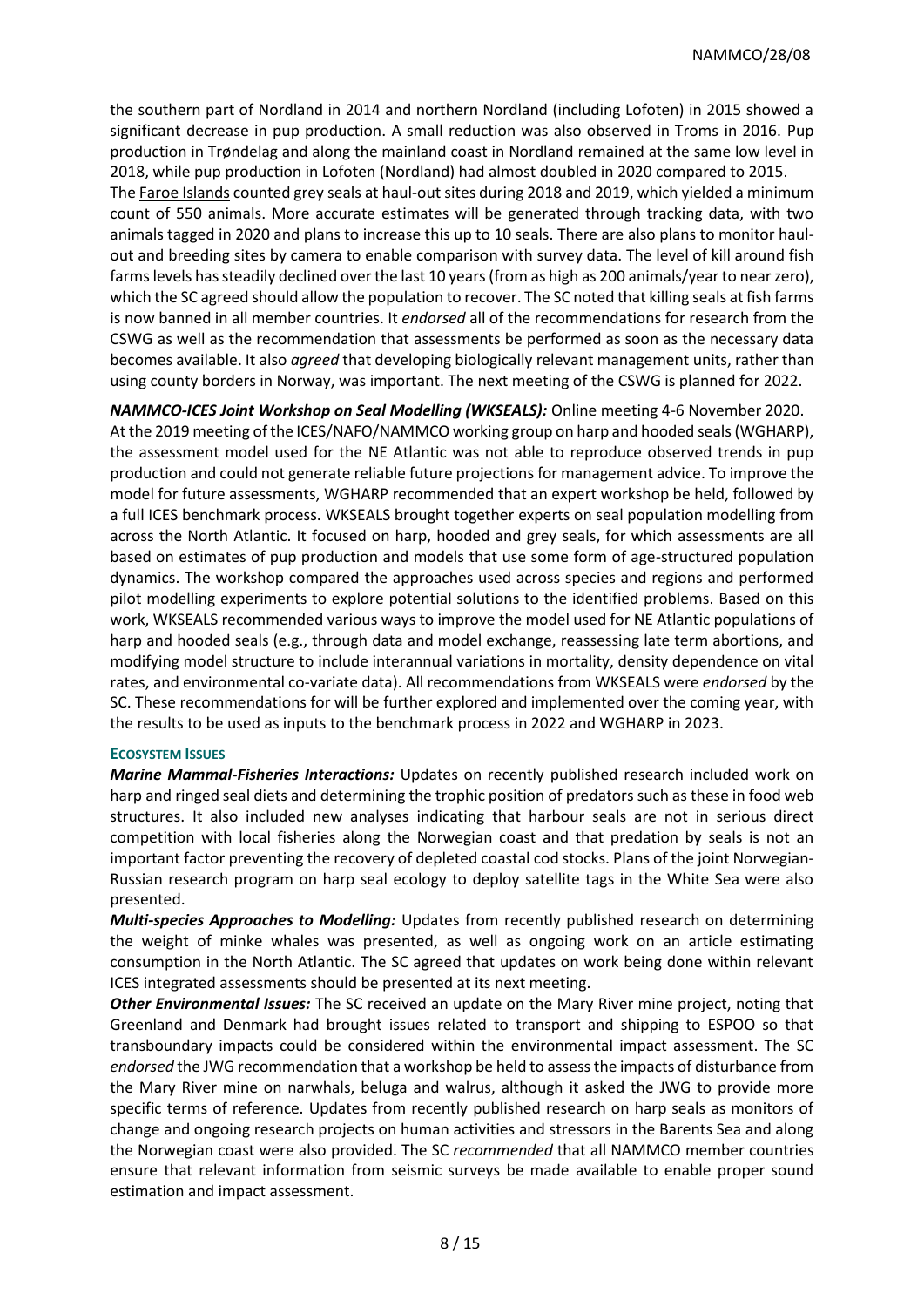#### **PINNIPED STOCKS**

The responses of the SC to all species-specific requests from the CN can be found in the report, while any relevant updates that were provided are summarised below.

For *harp and hooded seals*, updates on relevant advances in the assessment model were presented in the WKSEALS report, while updates on the status of *grey and harbour seals* were provided in the CSWG report. For *ringed and bearded seals,* the SC noted a recent request from CN that WG meetings to assess the status of these species should not be delayed beyond 2022. The SC agreed that as a first step, an overview of the information required and available to perform assessments should be generated, together with a review of current literature. The new intern starting at NAMMCO in February 2021 will be tasked with producing this overview. No specific updates were presented for *walrus* at SC27, although this species was included as a co-target for the endorsed workshop to assess the impacts of disturbance from the Mary River mine project.

#### **CETACEAN STOCKS**

The responses of the SC to all species-specific requests from the CN can be found in the report, while any relevant updates that were provided are summarised below.

*Humpback whale*: An update on the research collaboration on North Atlantic humpback whale satellite tracking was provided. It was noted that tagging and metadata (including biological information) have now been shared within the group and that analysis will begin in spring 2021. *Beluga:* Updates for beluga were presented in the JWG report.

*Narwhal:* In addition to the information provided on narwhals in the JWG report, the SC received a specific update on narwhals in East Greenland. It was noted that the advice from SC26 that harvest in all three management units in southeast Greenland (Ittoqqortoormiit, Kangerlussuaq and Tasiilaq) should be reduced to zero had not yet been reviewed by the Management Committee for Cetaceans (MCC) due to the cancellation of meetings in 2020. The SC was informed that quotas set for these three areas in 2020 totaled over 50 animals. The SC reiterated its concern for the status of narwhals in East Greenland and the high risk of extirpation of the stocks if harvest at any level continues.

*Bottlenose whale:* The first abundance estimate from the Norwegian mosaic survey 2014–2018 (7,800; 95% CI: 4,400–13,900), was *endorsed*. The SC *recommended* a single estimate for the whole Faroe-Iceland-Norway area be produced.

*Killer whale:* The first abundance estimates from the Icelandic/Faroes NASS ship surveys were *endorsed*. Due to the low numbers of sightings and high encounter rate variance, estimate precision was low. The SC *endorsed* the 2015 estimate for the Faroe-Iceland-Norway areas as the more robust for use in assessment (22,100; 95% CI: 15,300–32,000).

**Pilot whale:** The Faroe Islands provided an update on the information available to inform an assessment. Abundance estimates for the Central North Atlantic from the Icelandic and Faroese shipboard surveys in 2007 and 2015, and an analysis of trends in relative abundance in the Northeast Atlantic, are now published. Life history information would be updated in 2021 through an analysis of teeth and ovary samples. Tracking data for 10 pods is also available. Greenland also informed the SC that it had catch statistics and two abundance estimates available, but no biological samples.

*Dolphins:* The information currently available to inform an assessment was presented by all member countries. In the Faroe Islands, biological samples collected from white-sided dolphins in 2001–2009 have been analysed for sex and age composition, life history, feeding habit and genetics. Abundance estimates of white-sided dolphins from the Icelandic and Faroese components of the 2007 and 2015 NASS have also now become available. Iceland noted that in addition to abundance estimates, it had some information on by-catch and a few biological samples from strandings. Greenland informed that it had abundance estimates and catch statistics available. A dedicated sampling program has also been proposed for white-beaked dolphins in East Greenland and two different names for white-sided and white-beaked dolphins now introduced, which will allow for more specific catch reporting. The SC saw a possibility to assess white-sided dolphins in the Faroe Islands on the basis of the information available, but concluded that there was insufficient information to carry out a full assessment for other species and areas. Work on dolphins was therefore encouraged to continue, with the information available updated and reconsidered at SC28 in 2022.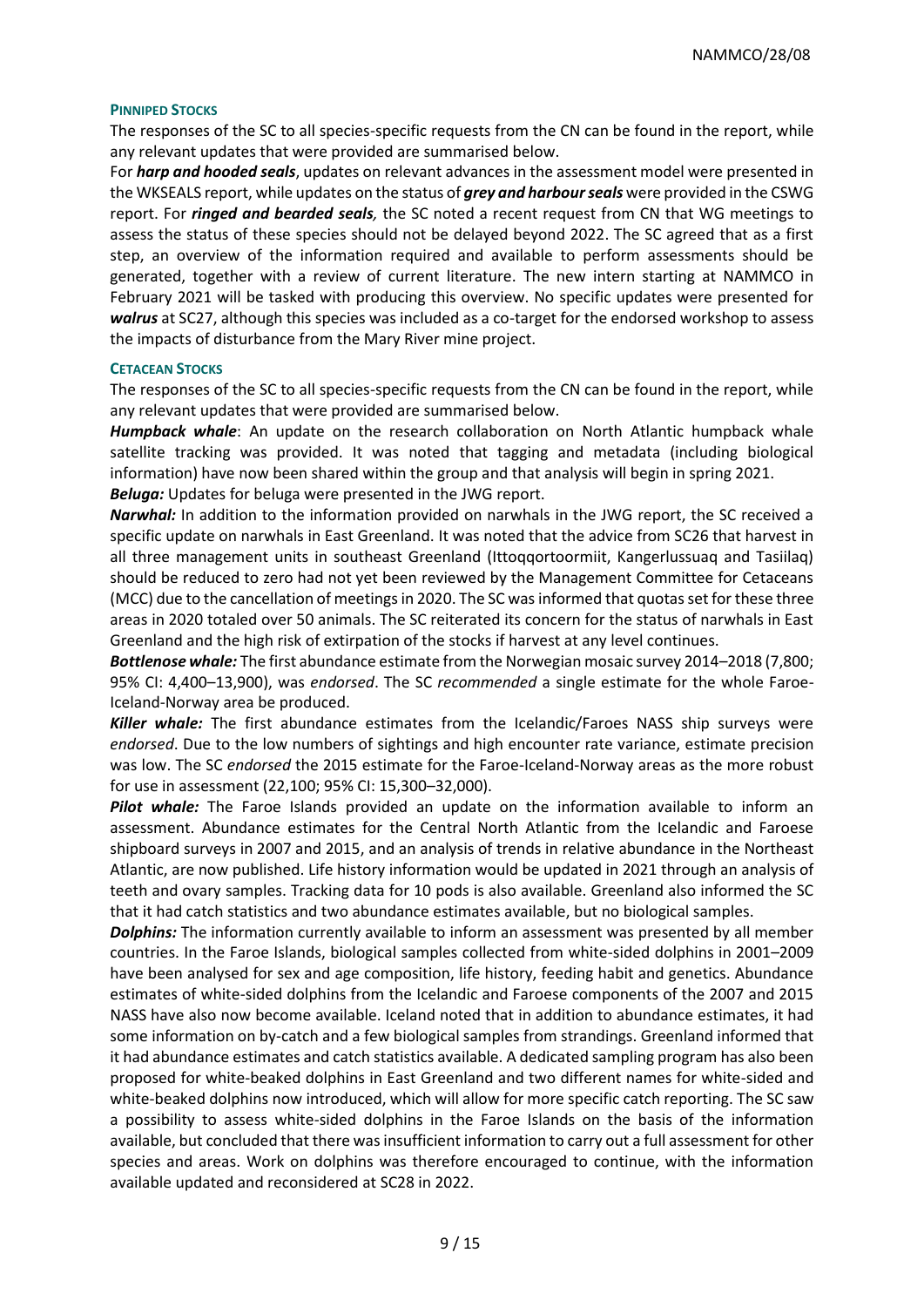*Harbour porpoise:* Updates were provided from three published papers based on analyses of samples from by-caught harbour porpoises in Norway. This research suggested that harbour porpoises in Norway likely belong to a single population, that the species can potentially be used as tracers for plasticisers in marine environments, and that mercury concentrations were in the no risk category. The SC noted that the advice for West Greenland from the harbour porpoise WG in 2019 had not yet been reviewed by the MCC due the cancellation of meetings in 2020 but would be done in 2021.

**Sperm whale:** An update from a new tagging study of sperm whales in Svalbard was presented.

*Bowhead whale:* Information on the status of the East Greenland-Svalbard-Barents Sea stock was presented, indicating that this stock may now be recovering from commercial exploitation. Large abundance estimates over the past decade indicate a healthy stock of at least several hundred bowhead whales between East Greenland and Franz Josef land.

## **SURVEYS**

All the abundance estimates that could be generated for species covered by the previous NASS have now been completed and published, finalising data analysis from 30 years of survey efforts. The SC *agreed* that based on the new information provided by member countries, 2024 was now the most appropriate year for the next coordinated survey. The established planning sub-group agreed to draft a proposal for the new coordinated survey, circulate this to SC members for review by correspondence, and then submit it for consideration at CN28.

## **FUTURE WORK PLANS**

The SC again highlighted the technical difficulties with generating formal assessments for very small populations, and the high risks associated with continued exploitation of populations too small to be properly assessed. The SC therefore *reiterated its recommendation* from 2019 that the NAMMCO Management Committees support the development of a standard or principle-based approach for how to manage small and/or depleted stocks. The SC also suggested that this be a topic on the agenda for SC28 to begin the discussion and advance the development of such an approach.

Based on the information presented as SC27, the following workplan was agreed and the budget reviewed and revised accordingly. While no workshops were scheduled in the coming years, plans for addressing the endorsed workshop topics within WGs are outlined in the report.

| 2021                        | 2022                     | 2023                   |  |
|-----------------------------|--------------------------|------------------------|--|
| <b>Working Groups:</b>      | <b>Working Groups:</b>   | <b>Working Groups:</b> |  |
| - Narwhal in East Greenland | - Bearded Seal           | - Harp & Hooded Seals  |  |
| - NAMMCO-JCNB JWG on        | - Ringed Seal            | - Dolphins             |  |
| Narwhal and Beluga          | - Harbour Porpoise       |                        |  |
| - By-catch                  | - Coastal Seals          |                        |  |
| Other:                      | - Pilot Whale            |                        |  |
| - NASS Planning (online)    | Other:                   |                        |  |
| - Harp & Hooded Seals       | - Harp & Hooded Seals    |                        |  |
| Benchmark kickoff (online)  | <b>Benchmark Meeting</b> |                        |  |

#### **ANY OTHER BUSINESS**

It was agreed that since SC27 took place online, Greenland would remain the host for SC28 in 2022, with the precise date and location for the meeting to be determined at a later time.

#### **MEETING CLOSE**

The Chair drew attention to plans of long-term SC member Tore Haug to retire in 2021. The SC thanked Tore for his extensive contributions to NAMMCO and wished him well in his retirement.

## **The full report from SC26 is available on the NAMMCO website here:**

[https://nammco.no/wp-content/uploads/2017/01/final\\_report\\_sc27\\_2021.pdf](https://nammco.no/wp-content/uploads/2017/01/final_report_sc27_2021.pdf)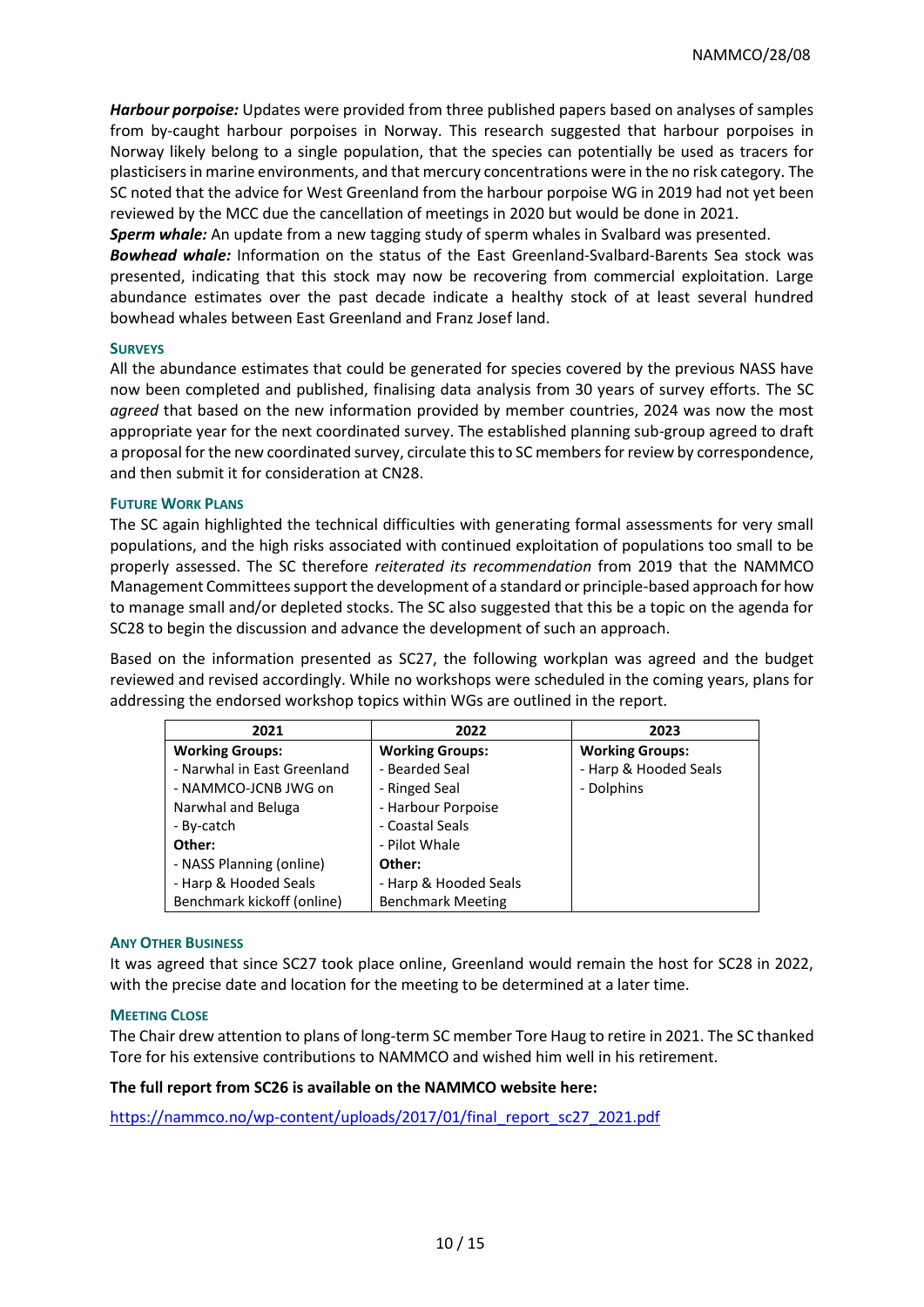# **EXECUTIVE SUMMARY - SC26 REPORT (2019)**

The 26<sup>th</sup> meeting of the NAMMCO Scientific Committee took place in Tórshavn, Faroe Islands from October 29<sup>th</sup> to November 1<sup>st</sup> 2019 under the chairmanship of Bjarni Mikkelsen (FO).

National progress reports (NPRs) were received from all NAMMCO countries prior to the meeting, as well as written reports from Russia, Canada and Makivik Corporation. Three observers from Japan attended the meeting and gave presentations on their research programs and the new whaling policy.

A list of all documents available to the meeting is provided in appendix 3 of the report. This includes the reports of four working groups (WGs): The Harbour Porpoise Working Group; ICES/NAFO/NAMMCO Working Group on Harp and Hooded Seals; *Ad hoc* Working Group on Narwhal in East Greenland; Abundance Estimates Working Group. Each WG report is reviewed below under the relevant species/agenda item.

## **Work Procedures (Item 5)**

*Updates from Council:* The General Secretary of NAMMCO provided the SC with an update on key decisions from the Council meeting (NAMMCO 27), which was held in Tórshavn, Faroe Islands, in April 2019.

*Population estimates:* The overview tables used by NAMMCO (both within the Secretariat and on the website) were discussed. The current assessment/conservation status tables were viewed as problematic and it was agreed they be removed from the website and revised versions prepared by the Secretariat. A new overview table describing the management areas/sub-areas of relevance to NAMMCO was agreed (see appendix 4).

*Catches:* The best methods for collecting reliable information on struck and lost were emphasised as: investments in good time series surveys, independent observer programs in selected hunts, and working with hunters to encourage reliable reporting. The development of a searchable online catch database was welcomed. It was, however, noted that this database currently uses information from the NPRs, which is not always the most up to date. The SC therefore *recommended* that the Secretariat be informed of any and all revisions of catch statistics. Inputs for a common reporting format were provided and following other NAMMCO committees, February 1st was *recommended* as the new deadline for reporting.

*Furthering cooperation in the SC***:** Information was provided that Norway is investigating avenues for funding the 'Supertag' project and all SC members were encouraged to talk to their managers about the possibility to contribute some level of financial support to this common research and development project.

*NAMMCO Scientific Publications***:** A presentation on the Plan S initiative for open access publishing was given and an offer to host an open data archive presented. The SC agreed that working towards being Plan S compliant was important, however, it *recommended* that clarity on the desirability of open data archiving be sought from the NAMMCO management committees (MCs). An update on volume 11 was provided and it was agreed that volume 12 would be pursued through an open call for submissions.

*Work flow:* A desire to have the SC meet in the spring and Council in the fall was reiterated. An additional option of holding the SC meeting shortly before the Council meeting was also outlined. A workflow for updating scientific information on the NAMMCO website and performing a quality control check was agreed.

## *Development of management advice*

Request R-1.6.6 asked the SC to provide a review of the management procedures used for generating management advice, as well as which procedure is most suitable for each species. The SC answered this request through the provision of a written review. This review describes the difference between stock assessments and management procedures and outlines key methods of each. For stock assessments, this includes a description of HITTER FITTER methods and Bayesian assessment. Under management procedures, a description is provided for: a) the Revised Management Procedure (RMP)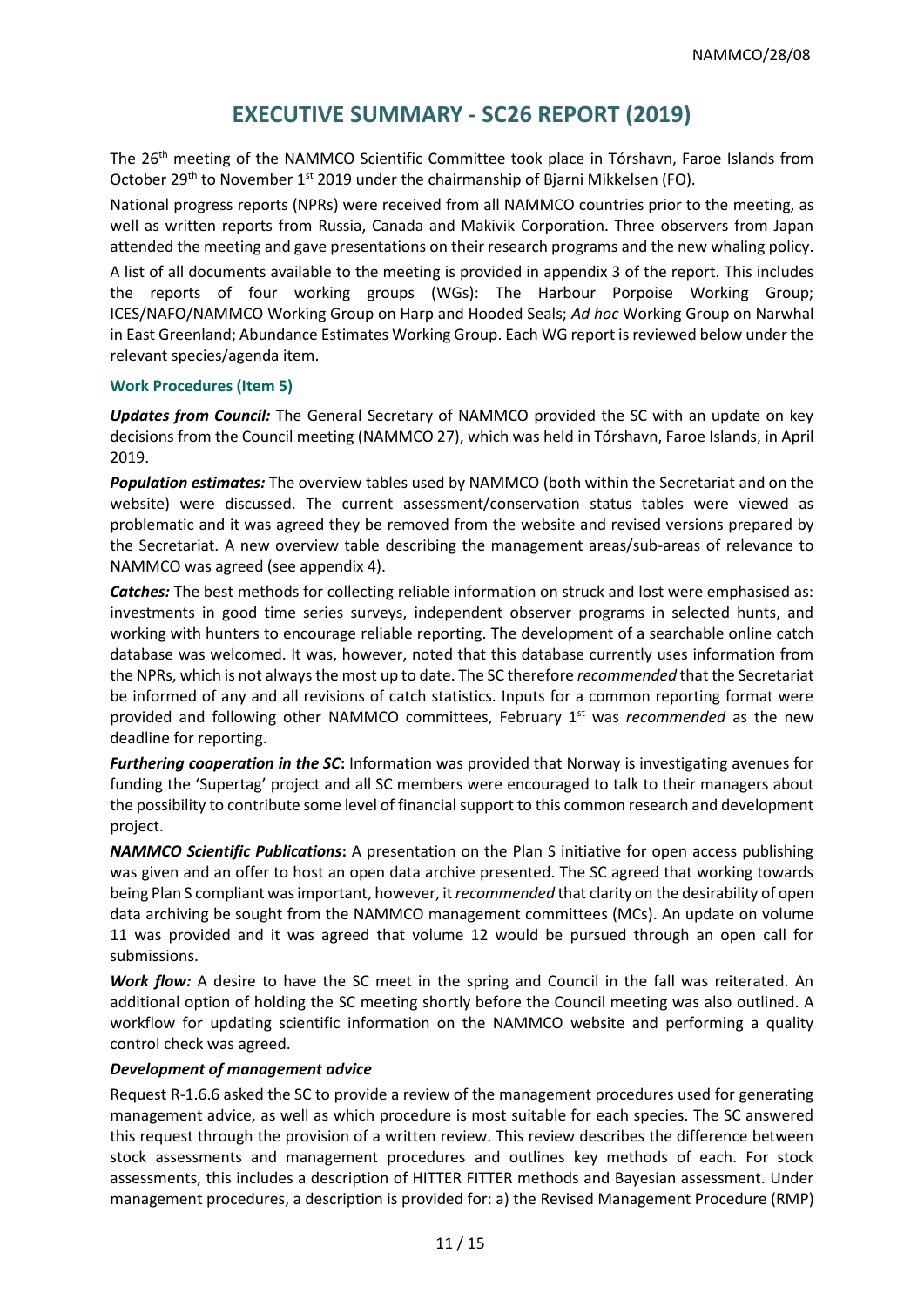for commercial whaling and its catch limit algorithm (CLA), b) the Aboriginal Whaling Management Procedures (AWMP) for subsistence whaling and its strike limit algorithms (SLAs), and c) the approach of Potential Biological Removal (PBR).

The review concludes that there is no biological reason why the advice on a particular species is given through a management procedure or stock assessment calculations. Both approaches can be used for all species and their use within the NAMMCO SC has to a large degree been determined by historical conditions. Management procedures (such as those used by the IWC) are costly to develop (in time and resources) but once available have the advantage of having simple data requirements. Stock assessments models can, however, be tailored to relevant stocks and species using less time and resources than developing a management procedure requires. Bayesian models are best able to incorporate a range of parameters and their uncertainty, while PBR is only recommended in exceptional cases where there is little data or the models are not fitting the data well.

Management advice provided by the NAMMCO SC is currently based on a suite of management procedures and assessment models developed and tuned to the knowledge available on marine mammal stocks in the North Atlantic. Given the effort required, the SC sees it unlikely that it will develop new management procedures and *recommended* the continued use of stock assessment approaches using population dynamics models as appropriate for generating advice on sustainable harvest levels.

*Response to the Performance Review:* Following a request from the *ad hoc* performance review working group, all of the recommendations related to the SC were considered and discussed in terms of their relevance, priority and possible pathways for implementation. A full report on the outcomes of this discussion is provided in appendix 5 of the report.

#### **Interactions with Other Organisations (Item 6):**

Updates were provided on NAMMCO interactions with the IWC, ASCOBANS, ICES, Joint Commission on Narwhal and Beluga (JCNB), Arctic Council & Subsidiary Bodies, FAO, and OSPAR. The SC *recommended* the Council provide advice on the scope of the collaboration with the IWC (e.g. on small cetaceans) and nominated a representative to participate in all future IWC meetings on abundance estimates. It also *recommended* that a response be sent to OSPAR regarding the proposed NACES marine protected area stating that there was insufficient data to draw a conclusion on the importance of the proposed area for cetaceans.

#### **Environmental/Ecosystem Issues (Item 7)**

**Marine mammal-fisheries interactions:** Updates on recent research on grey and harbour seals in Norway was provided, indicating that consumption by seals is low compared to fishery takes. It was also noted that this topic will be investigated as part of the Joint Norwegian-Russian Research program on Harp Seal Ecology.

**By-catch:** An update on a workshop held in Ålesund in June 2019 was provided, together with a status report from Norway on by-catch of harbour porpoises, coastal seals, and the mitigation efforts using pingers. The next meeting of the NAMMCO BYCWG was scheduled for spring 2020 to review the new/revised estimates for Norway and Iceland, as well as relevant reports from ICES, OSPAR-HELCOM, and the Norwegian workshop.

**Multi-species approaches to management and modelling:** NAMMCO participation in the planned ICES WG on Integrated Ecosystem Assessment in the Greenland Sea was encouraged.

**Other environmental issues:** A recently published review of baleen whale ecology in high-latitude marine ecosystems was presented. An update on the Mary River project was also provided. Concern was reiterated regarding the potential impact of the Mary River project and particularly the impact of disturbance from increased shipping traffic on walrus and narwhal populations. The SC *recommended* that the JCNB propose guidelines for monitoring the response of the narwhal stocks in Eclipse Sound and noted that monitoring of other species wintering in west Greenland would also be important.

#### **Seal and Walrus Stocks – Status & Advice to Council (Item 8)**

All of the research updates presented for the different species can be found in the full report.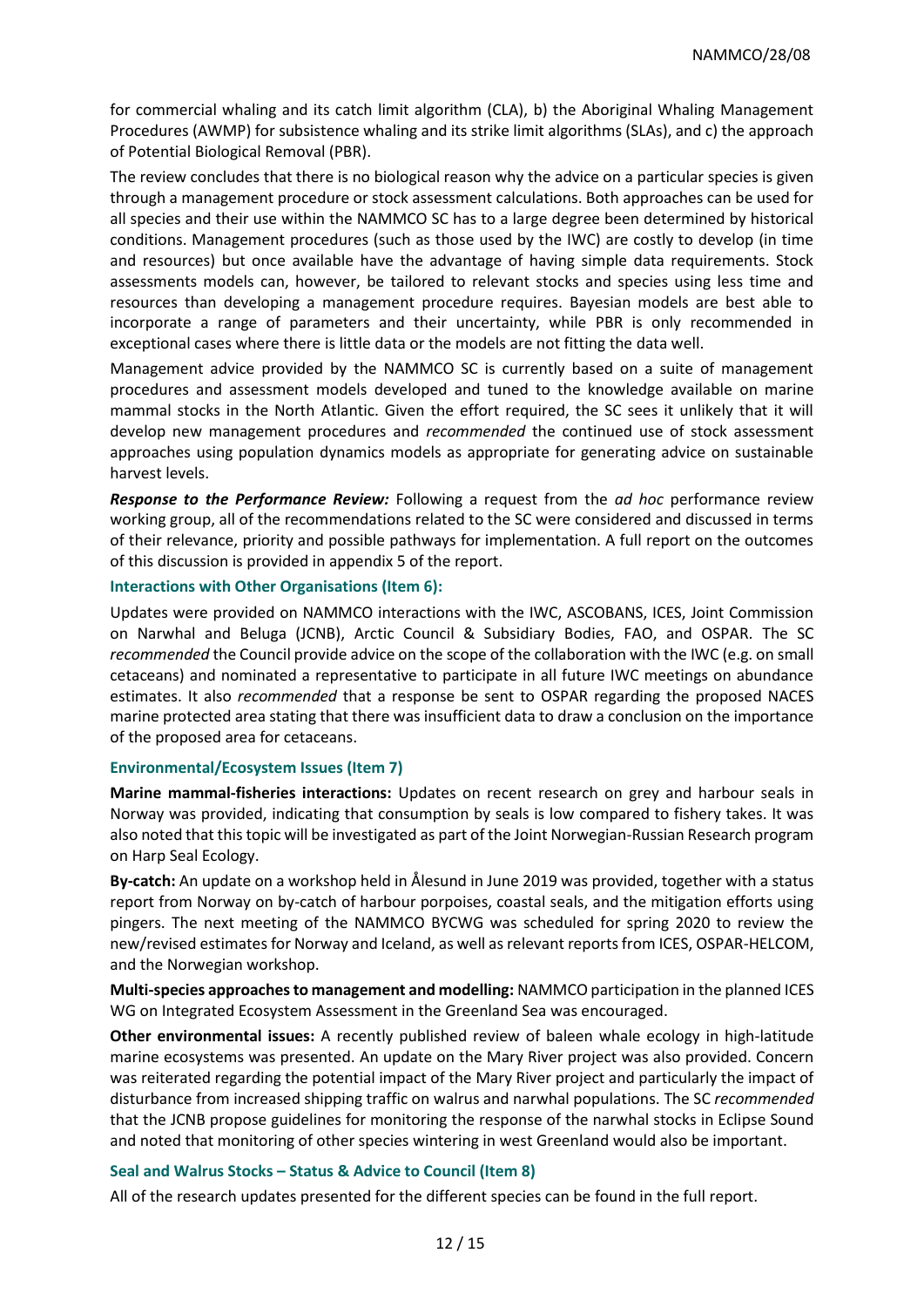**Harp seal**: The results of aerial surveys in the Greenland Sea pack ice (18-31 March 2018) to assess pup production were presented, together with the results of the Joint ICES/NAFO/NAMMCO working group on Harp and Hooded Seals (WGHARP), which met in Tromsø September 2019.

*White Sea/Barents Sea:* The last pup production estimate is from 2013 (more than 5 years old), making this a data poor population according to ICES rules. The assessment model provided a poor fit to the survey data. A conservative PBR approach was therefore applied and estimated an upper limit for removals of 21,172 seals.

*Greenland Sea:* This is a data rich population. However, a drop of almost 40% in pup production between 2018 and 2012, combined with a poor fit between the model and the available data, meant that the use of model projections to generate management advice was not recommended. The PBR approach was therefore applied and estimated an upper limit for removals of 11,548 seals.

The SC endorsed the assessments and recommendations from WGHARP, including that NAMMCO and ICES convene a workshop to improve population assessment models for seals. This was scheduled for fall 2020.

**Hooded seal:** All model runs conducted by WGHARP on hooded seals in the Greenland Sea indicated that the population remains well below N30 (30% of the largest observed population size). The SC *recommended* that there be no commercial catch from this stock but that scientific and subsistence hunting can continue.

**Ringed seal:** Since there are ongoing studies within Greenland and studies planned within Norway, it was proposed that the ringed seal WG be postponed and a new date set by SC/27 based on an assessment of the sufficiency of the data available at that time.

**Grey & Harbour seal:** The coastal seals WG will meet in Copenhagen 27-30 April 2020, with aims to: 1) Assess the status of harbour and grey seal populations in NAMMCO and adjacent waters, 2) Assess the status of population modelling for coastal seals, 3) Review by-catch issues in NAMMCO countries, 4) Review new research on ecology and telemetry. This meeting is planned to be held back to back with the by-catch WG.

**Bearded seal:** It was proposed that the bearded seal WG be delayed (until 2022 at the earliest) to allow for ongoing research to be finalised and additional data to be made available.

**Walrus:** Concern was expressed that shipping and industrial activity linked to the planned Ilmenite mine in Wolstenholme Fjord, NW Greenland, may impact the small population of walrus using this fjord. The SC *recommended* that the presence of walrus in the area be monitored and catch levels adjusted if needed. The new request from Council (*R.2.6.8 Provide assessments of, and advice on the sustainability of allowing walrus hunt all year round in Greenland, on all stocks*) was noted. The SC did not see any particular problems with allowing a hunt all year round but emphasised the importance of reporting any catch of a female with a calf as two animals (regardless of whether the calf is retrieved or not).

## **Cetacean Stocks - Status & Advice to Council (Item 9)**

All of the research updates presented on the different species can be found in the full report.

**AEWG**: The AEWG met from 8-10 October in Tromsø under the chairmanship of Daniel Pike. The WG finalised estimates from the last 30 years of Icelandic coastal aerial surveys; Icelandic/Faroese ship surveys from 2007 and 2015; and Norwegian mosaic surveys over the last three survey cycles (spanning 2002-2018). New abundance estimates were made available for fin, humpback, sei, bottlenose, and killer whales, as well as for dolphins and harbour porpoise. An overview of all endorsed abundance estimates is available in appendix 6. The SC *recommended* that the final remaining estimate (killer whales in Iceland/Faroes) also be generated.

**Fin whale:** Information was given that there were no catches of fin whales in Iceland this year.

**Beluga:** The previous *recommendation* for seasonal closures in Greenland was reiterated with further explanation given. The next meeting of the NAMMCO-JCNB JWG will be in Winnipeg Canada, May 26- 29 2020.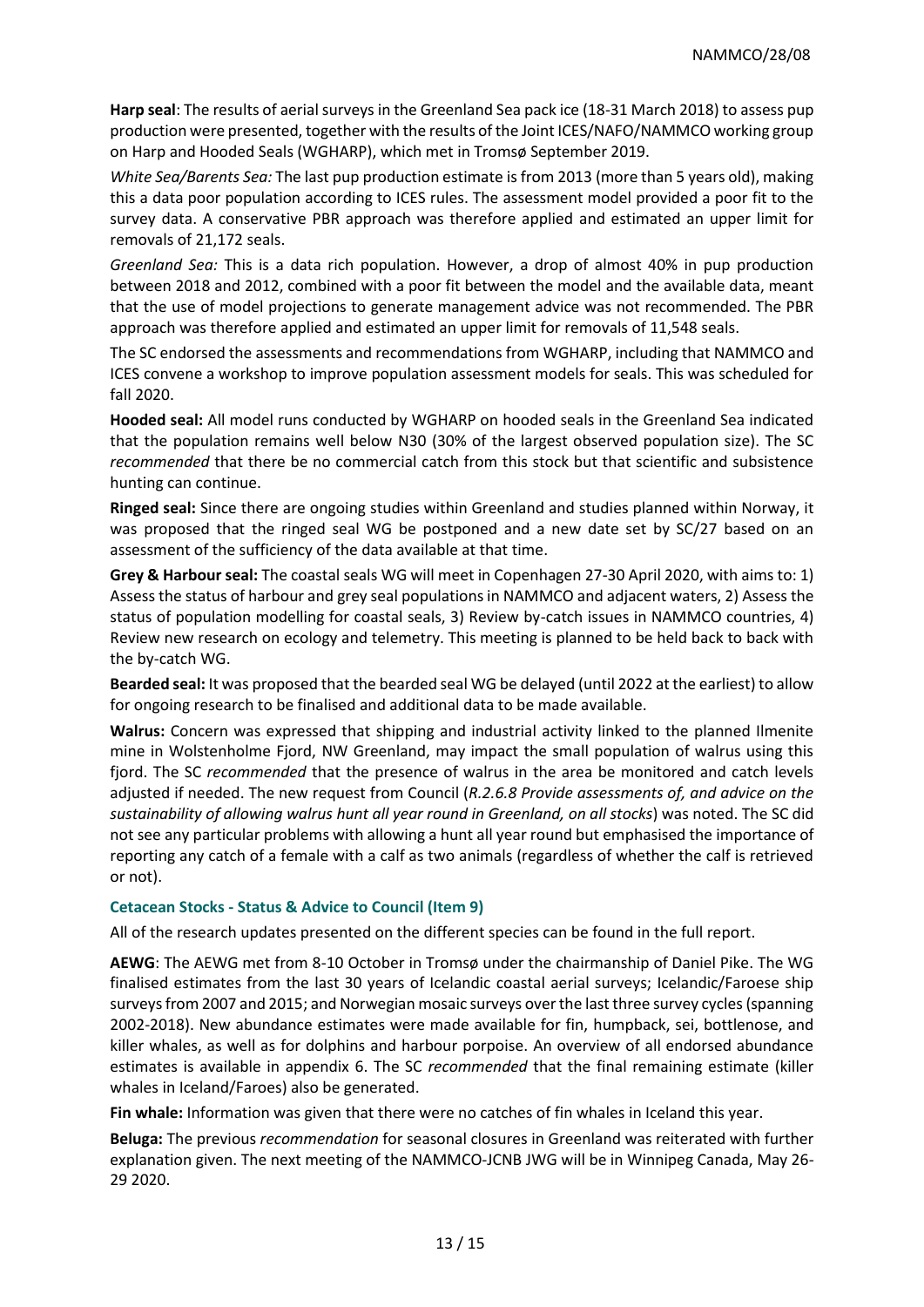**Narwhal:** The *Ad hoc* Working Group on Narwhal in East Greenland (NEGWG) met in Copenhagen from 24-27 September 2019. It reviewed data on stock structure, abundance, distribution, impacts from hunting and climate change, and assessed the future sustainability of catches (full details on each item given in the report).

The borders for the three management areas in East Greenland were agreed as: *Area 1* = Ittoqqortormiit/ Scoresby Sound south to 68°30'N; *Area 2* = Kangerlussuaq 68°30'N to 67°N; *Area 3* = Tasiilaq, south of 67°N.

The SC endorsed the assessments performed by the NEGWG and given that catches at the current level for even one year would have a significant negative impact, *recommended* that there be an immediate reduction to 0 catches in East Greenland, at least until a new abundance estimate is generated.

An historical overview of the management of narwhal in East Greenland and the new scientific information that informed the 2019 assessment are provided in Tables 3 & 4 in the narwhal section of the report.

Furthermore, the SC *recommended* NAMMCO develop a principle-based approach to harvest advice for small stocks and hold another meeting of the NEGWG in 2021 to review new data and update the assessment.

**Pilot whale:** It was proposed that the pilot whale WG be delayed until 2021 to allow time to gather more data.

**Harbour porpoise:** The report of the Joint IMR/NAMMCO International Workshop (WS) on the Status of Harbour Porpoises in the North Atlantic (held in Tromsø in December 2018) was presented. The SC welcomed the impressive compilation of data and overview of knowledge gaps provided by the WS but agreed that further work was required to generate reliable assessments for the NAMMCO areas.

The report of the Harbour Porpoise Working Group (HPWG), held from 19-22 March 2019 in Copenhagen, was also presented. This WG performed an assessment for West Greenland and the SC endorsed a *recommended* annual catch (animals reported landed) of no more than 1,869 harbour porpoises. Given the demonstrated importance of reliable and complete reporting of removals, it also *strongly recommended* that Greenland work to eliminate underreporting and validate catch statistics. It also endorsed the recommendation that new surveys for harbour porpoises be carried out in NAMMCO areas, and particularly off Iceland since the last dedicated survey there was 12 years old.

## **Surveys (Item 10)**

The SC established a planning committee for the next NASS, which will meet by correspondence in 2020. The target species for the 2023 NASS will be the same as previous surveys – fin, minke and pilot whales.

## **Future Work Plans (Item 11)**

Greenland will host the 2020 meeting of the SC, with the exact date and location to be decided. There were some changes to the endorsed work plan and a new plan from SC26 is presented below.

| 2019 (COMPLETED)                                                                                                              | 2020                                                                                                                                                                                                                         | 2021                                                                                                        | 2022                                                                            |
|-------------------------------------------------------------------------------------------------------------------------------|------------------------------------------------------------------------------------------------------------------------------------------------------------------------------------------------------------------------------|-------------------------------------------------------------------------------------------------------------|---------------------------------------------------------------------------------|
| <b>Working Groups:</b><br>- Harbour porpoise<br>- ICES/NAFO/NAMMCO on Harp and<br>Hooded seals<br>- Narwhal in East Greenland | <b>Working Groups:</b><br>- By-catch<br>- Coastal Seals<br>- NAMMCO/JCNB JWG on<br>Narwhal and Beluga                                                                                                                        | <b>Working Groups:</b><br>- Pilot Whale<br>- Narwhal in East<br>Greenland (spring)<br>- Abundance Estimates | <b>Working Groups:</b><br>- Bearded seal<br>- Ringed seal<br>- Harbour porpoise |
| - Abundance Estimates                                                                                                         | (Planning meeting for next)<br>NASS via correspondence)<br>Workshops:<br>- Model development for<br>assessment of seals<br>(collaboration with ICES)<br>- North Atlantic humpback<br>whale tagging<br>workshop/collaboration | (for killer whales)                                                                                         |                                                                                 |